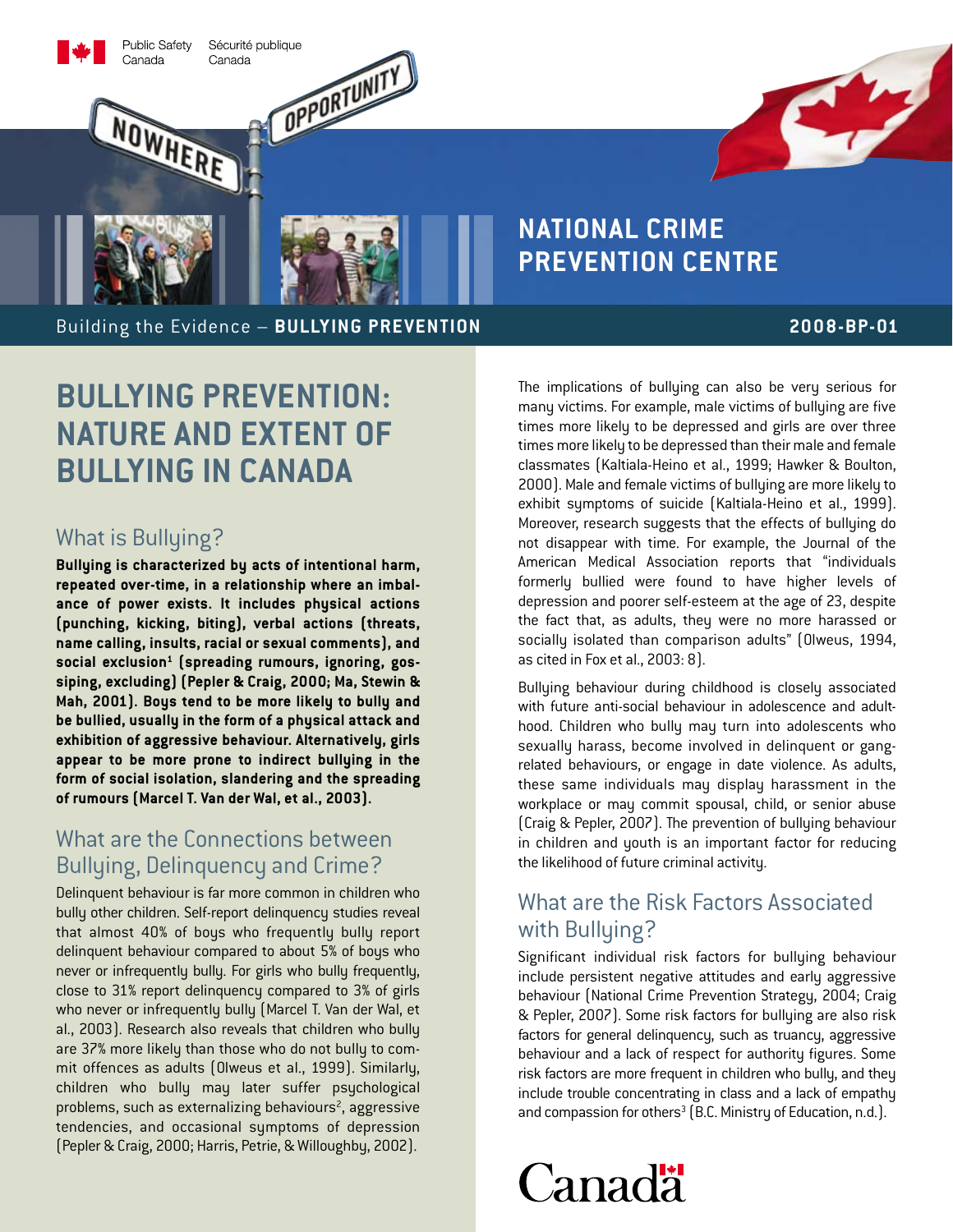Gender differences also exist between the risk factors associated with bullying behaviour. For girls, bullying behaviour is closely linked to abuse suffered in the home, whereas bullying behaviour in boys is closely linked to involvement with antisocial or delinquent peers and behaviour. This explains why harm committed by girls is usually masked and difficult to detect in the social forms of bullying, while bullying behaviour exhibited by boys is primarily physical and visible to others.

### How Frequent is Bullying?

In Canada, studies suggest that roughly 6% of students<sup>4</sup> aged 12 to 19, report bullying others on a weekly basis, 8% report that they are victims of bullying weekly, and 1% report that they are both victimized and bully others on a weekly basis (Volk, Craig, Boyce and King, 2003; Rivers and Smith, 1994; Haynie et. al., 2001). Bullying surveys also indicate that many more boys than girls report being victims of bullying and almost all boys named male peers as the aggressors (Totten, Quigley and Morgan, 2004). A recent self report survey on delinquency among Toronto youth indicates that 16% of youths in grades 7 to 9 had been bullied on more than 12 occasions during the year prior to the survey (Statistics Canada, 2007).

- **Physical bullying:** Research conducted in Canada, Europe and the United States has shown that roughly 10 to 15 percent of students aged 11 to 15 admitted being involved in weekly physical bullying (Craig and Yossi, 2004; Sourander, Helstela, Helenius and Piha, 2000; Duncan, 1999). Physical bullying peaks in grades 6-8, and gradually declines thereafter. More specifically, this research suggests that boys were twice as likely to report frequent bullying than girls, while both genders reported an equal frequency of victimization (Canadian Public Health Association Safe School Study, 2003a). An additional 25-30% of students reported involvement in monthly physical bullying, and unlike the findings associated with weekly bullying behaviours, more boys than girls reported being victimized on a monthly basis (CPHS, 2003).
- • *Verbal bullying:* 10-15% of all students reported involvement in weekly verbal bullying. Approximately twice as many students reported being victims of verbal bullying than engaging in verbal bullying themselves. No significant differences between girls and boys were found in this type of bullying (Solberg and Olweus, 2003).
- **Social bullying:** Students who engage in social bullying are not likely to get caught. Instead, their harmful intentions are masked because the consequences cannot always be seen or heard. In one Canadian study, 41% of all students in grades 4 to 7 reported that they were victims of bullying and/or bullied others monthly. 7% of these students said they

**2**

were victims of social bullying on a weekly basis, and 2% reported that they bullied other students socially on a weekly basis. Girls are more likely than boys to bully socially and to be victims of this form of bullying (Totten, Quigley and Morgan, 2004).

### What Works to Prevent Bullying?

Several promising practices and model programs have been designed to prevent and reduce bullying. These include:

#### • **Bully-Proofing Your School (BPYS)**

Developed in 1994 by several educators in the Cherry Creek School District of Colorado, the BPYS program offers a systemic approach for the entire school to work together to reduce bullying problems. The program seeks to isolate and alter the environmental factors in schools that allow bullying to occur. To accomplish this, BPYS encourages elementary and middle school students to care about the safety of their school and as a result, participate in the establishment and maintenance of a safe school environment for everyone. Specially, the BPYS program includes an assessment of the problem, special training for staff, the development of school-wide policies, the development of activities to enhance protective skills and strategies for dealing with bullying behaviours, and the development of an improved school climate. An evaluation of BPYS, which consisted of annual participant surveys over four years, found reductions<sup>5</sup> in bullying behaviour and a corresponding increase in students' perceptions of safety over the course of four years (**http://www.bullyingresources.org/stopbullyingnow/ indexAdult.asp?Area=ProgramResources&programID=52**).

#### • **Olweus Bullying Prevention Program**

The Olweus Bullying Prevention Program is a comprehensive, school-wide program designed for use in elementary, middle, or junior high schools. It was developed in Colorado in 1993 by Dan Olweus, a leader in research and intervention work in the area of bullying and victimization problems among school children and youth. As a Blueprints Model Program<sup>6</sup>, the Olweus Program has been evaluated several times and has been implemented in more than one dozen countries at the school-wide, classroom and individual levels. It includes activities such as an assessment of the nature and prevalence of bullying, the formation of a Bullying Prevention Coordinating Committee to coordinate all aspects of the school's program, increased supervision of students at the known "hot spots" for bullying, the establishment and enforcement of class rules against bullying, and interventions with children identified as bullies and victims. The program has resulted in a substantial reduction of 50% or more in the reported incidents of bullying and victimization,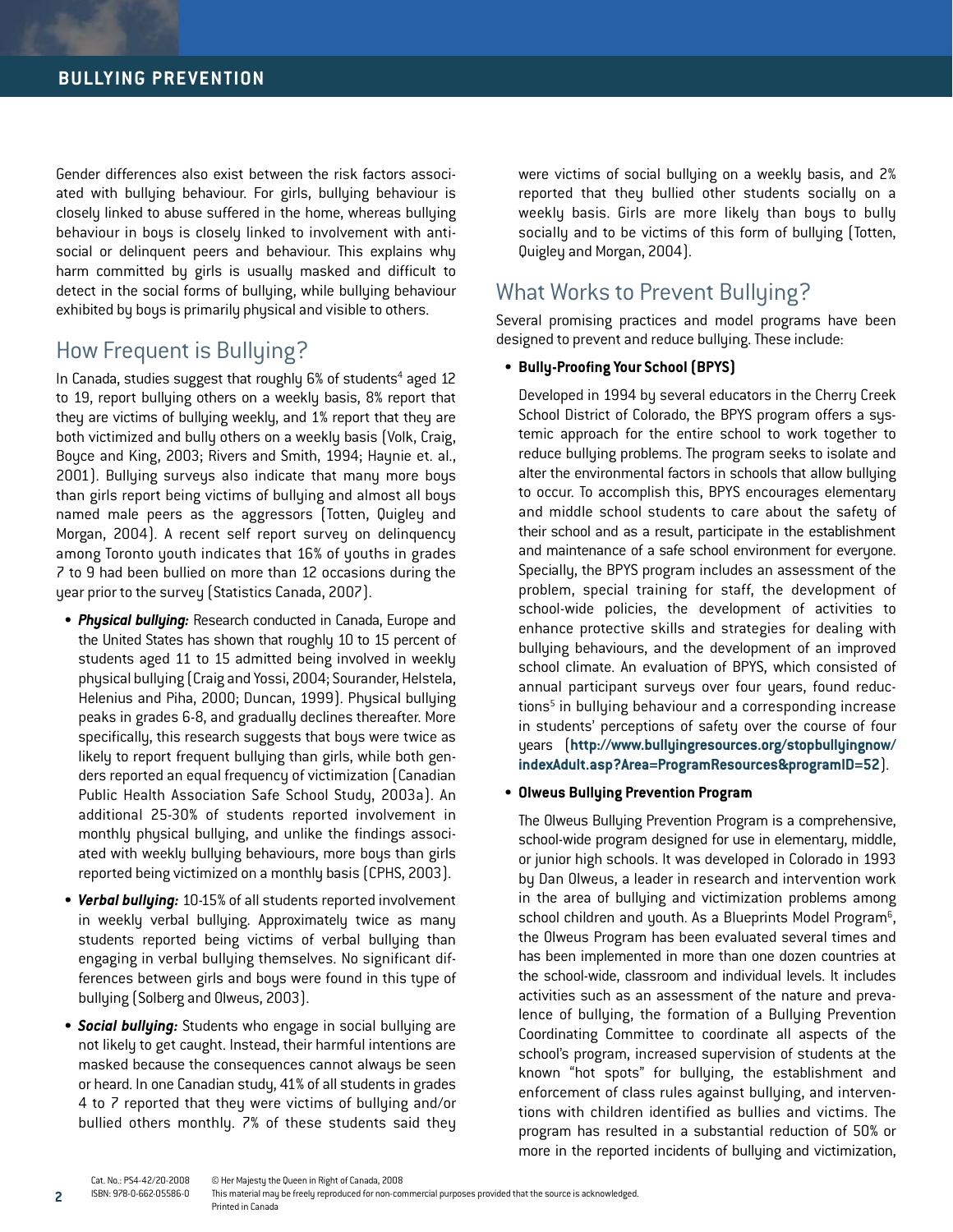a significant reduction in students' reports of general antisocial behaviour, such as vandalism, fighting, theft and truancy. There is also evidence of significant improvements in the "social climate" of the class, as reflected in students' reports of improved order and discipline, more positive social relationships, and a more positive attitude toward schoolwork and school (Centre for the Study and Prevention of Violence, 2006).

#### • **The Fourth R curriculum**

The Fourth R curriculum encourages a comprehensive school-wide approach to preventing violence/bullying and promoting healthy relationships. The Fourth R grew out of the Youth Relationships Project (YRP), a dating violence prevention program that was developed for youth with family backgrounds of maltreatment and violence. The Fourth R approach takes into consideration the presence of new difficulties in the lives of adolescents. Indeed, the program emphasizes the importance of the right 'type' of intervention during one's adolescence, as it is during this period of time that problems with bullying/violence, substance use and high risk sexual behaviours first appear. Consequently, effective intervention at this stage of life must consider the unique context and challenges that are present in adolescence. Therefore, the harm-reduction/health promotion model used by the Fourth R curriculum is more successful for adolescents than the traditional forms of intervention that require the complete absence of high risk behaviour.

The program has been implemented in a number of Ontario schools since 2001 and is currently being evaluated in a randomized controlled trial<sup> $7$ </sup> in the Thames Valley District School Board in Southwestern Ontario. Preliminary results indicate that students who had participated in the Fourth R program were more than twice as likely to use negotiation when faced with pressure tactics to engage in high risk behaviours than students who had not participated in the program (Strategies for Healthy Young Relationships, 2006). These findings suggest that the program is effective in preventing or reducing bullying behaviour by providing potential bullies and victims with the appropriate techniques to reduce their involvement in such high risk behaviours. *The Fourth R curriculum* has been recommended by Curriculum Services Canada to support the Ontario Curriculum in Grade 9 and 10 Health and Physical Education.

#### • **Together We Light the Way (TWLTW)**

TWLTW is a comprehensive program that aims to create safe and caring learning communities by bringing together municipal officials, business leaders, and members of community groups to work in partnership with the school staff, students, and parents. The project is focused on increasing the eight protective factors for preventing bullying behaviour. These protective factors include: school success; academic achievement; self-awareness; safe, secure and nurturing environments; healthy lifestyles; positive family and school relationships; respectful and caring relationships; and connections to caring adults. This project, sponsored by the Durham District School Board in Whitby, Ontario was funded by the National Crime Prevention Centre from 1999 through 2002. The funding was provided to test the model in four Ontario pilot schools, across three school boards, in urban and rural communities. TWLTW consisted of several programs tackling topics such as respect, community engagement, healthy living, parental involvement, and the decision-making skills needed to make wise choices. The project provided training for principals, teachers, and other members of the school community on how to implement these programs throughout the school curriculum. TWLTW was thoroughly evaluated by participants and stakeholders over the course of the project's implementation. After three years of operation, the project resulted in a decrease of more than 60% in the number of bullying incidents in three of the four schools<sup>8</sup>. Additionally, principals, teachers, and parents interviewed for the evaluation spoke positively about the newfound "culture of respect" that had developed and remained around the school as a result of the program's implementation. The evaluation also noted challenges to the successful implementation of the project, such as staff and student turnover within the schools. As a result of the program's success, TWLTW was approved by the Ontario Ministry of Education to be used in the Ontario Teacher Recertification Process, thereby increasing its use and impact across the province (National Crime Prevention Strategy, 2007).

#### • **Success in Stages9**

This project targets middle school students in an effort to provide individual guidance for bullies, victims and those who witness bullying. The program is CD-based and is completed by students in three 30-minute sessions. It is based on the Stages of Change - five stages that many people pass through as they adopt new behaviours - and grounded in the proven-effective Transtheoretical Model of Behaviour Change.10 The program elements consist of a student survey, online school reports, classroom lessons that support the program. A key additional element is individual treatment sessions with children who have been bullied or are at risk of being bullied, children who have bullied or are at risk of bullying their peers, and children who passively witness bullying at school. A between groups comparison evaluation was performed on the program trials that were implemented in a number of middle schools in 2003. The result of the evaluation, which included a comparison between program participants and a control group, concluded that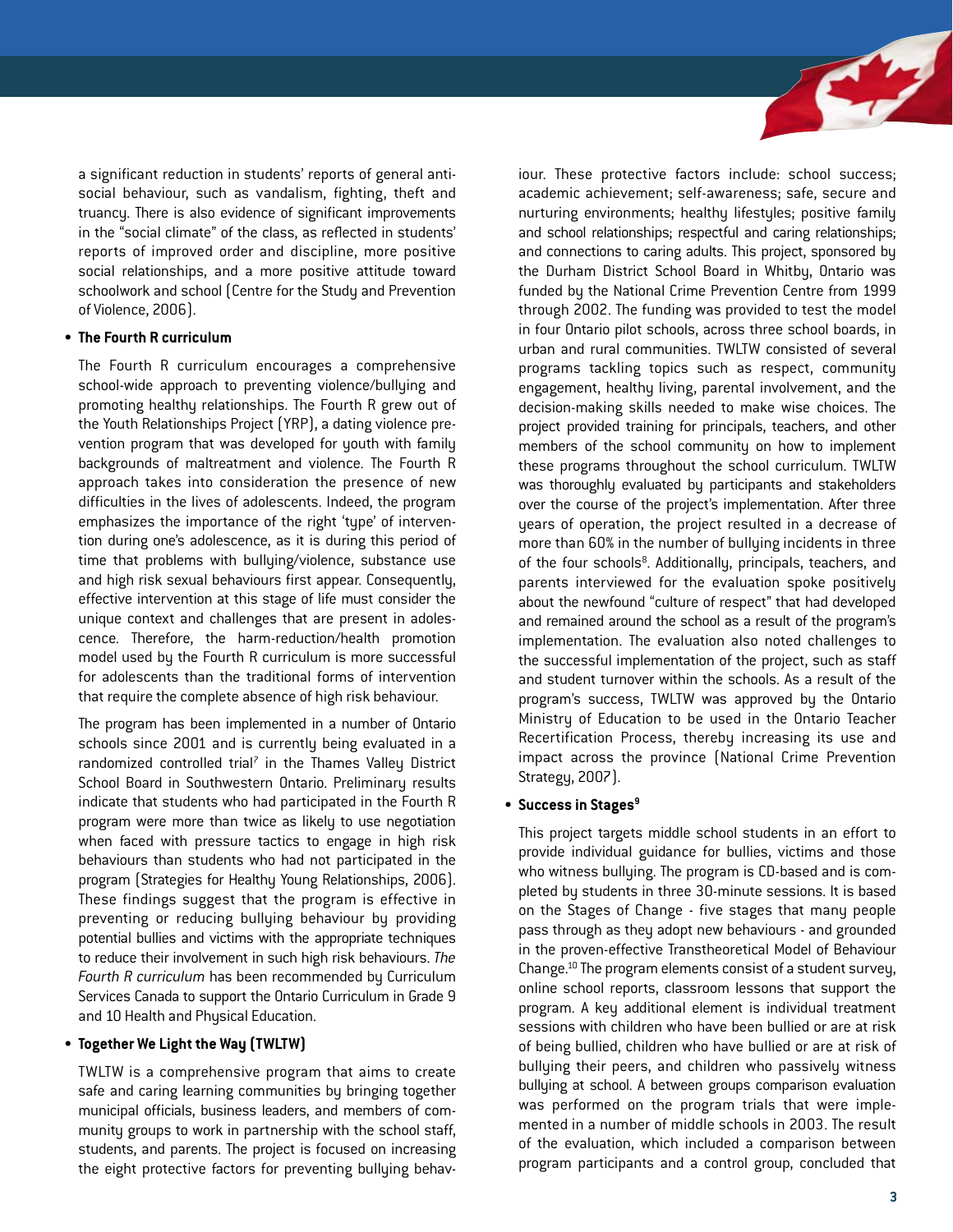Success by Stages was found to reduce bullying behaviour by 30% (**http://www.bullyingresources.org/stopbullyingnow/ indexAdult.asp?Area=ProgramResources&programID=89**).

## Emerging Consensus: Whole-School Approach

There is an emerging consensus among the bullying prevention literature that the 'whole-school' approach is an effective and lasting approach to prevent bullying in schools. The 'wholeschool' approach includes the creation and adoption of an anti-bullying policy and anti-bullying initiatives. The 'whole-school' policy that guides this approach outlines the roles, responsibilities and procedures for staff, a code of conduct for students as well as the consequences for bullying and improvements in the way bullying incidents are addressed. Generally, successful 'whole-school' preventive responses must exhibit the following key principles:

- **Strong teacher and adult leadership and strong studentteacher bonding:** Students who have a strong attachment to school, experience fewer emotional and behavioural problems and have better educational outcomes. Students who have a stronger attachment to school develop increased feelings of security and acceptance within the school. These outcomes lead to improved academic and behavioural functioning and increased literary skills (Canadian Public Health Association, 2003b). Furthermore, individuals with a strong sense of membership within the school achieve higher grades, experience fewer feelings of depression, have a lower rate of substance use, and have lower truancy (Canadian Public Health Association, 2003b). Indeed, when bullying takes place and is not addressed by school staff due to a lack of parental or teacher involvement, students are more likely to report feeling unhappy and unsafe.
- • **Clear and consistent behavioural norms:** The use of positive and negative consequences shape a student's behaviour. Problematic behaviours are decreased when they are consistently identified and swiftly reprimanded. For example, by teaching young people how to identify dysfunctional thoughts and the consequences that follow, they will learn to replace them with more realistic and positive thoughts that provide them with greater rewards.
- • **Adult awareness and involvement:** Adults in the student's life (both at home and at school) must become fully aware of the extent of the bullying/victimization problems in the school. When parents are strongly engaged in preventative responses to bullying and victimization, there is a greater likelihood that these problem behaviours will be reduced. Involvement ensures that adults will have the information they need to take consistent and appropriate action when responding to bullying.
- • **Effective (focused and intense) supervision:** Coordinated supervision of students before/after school and during recess and lunch will provide an opportunity to identify and quickly eliminate any bullying and victimization problems during those interactive times. Also, for such supervision to be effective it must be focused on known problem areas or 'hot spots' where bullying and victimization frequently occurs.
- • **Involvement of multiple stakeholders:** A bullying prevention coordination group with representation from teachers, school administrators, guidance counsellors, school mental health professionals, parents, and students allows for ongoing planning and problem solving. Each group provides an expertise on an issue related to the root causes of the problem. This interaction fosters innovative approaches, a shared network or resources and significant opportunities to disseminate information to a larger audience.
- • **Involvement of youth in program development and delivery:** If students themselves are not actively and meaningfully engaged in all stages of the prevention approach, it will be unlikely to succeed. By involving students as partners in the whole-school approach, the coordination group can mobilize the student population in the creation of a positive peer culture. Youth involvement also creates a mechanism that ensures that the program will be relevant to students and that the message of the program is communicated in a meaningful way. Some methods that incorporate successful student involvement include: regular class meetings to discuss varied aspects of bullying and other anti-social behaviours; the development of and adherence to class rules; activities focused on understanding the harm caused to bullying victims; and the inclusion of students in the development and implementation of additional strategies to combat bullying.
- **Target multiple risk and protective factors: Research** shows that risk factors at the individual, family, peer group, school and community level must be addressed. Preventative responses to bullying and victimization must address more than one level of risk factors to effectively prevent and reduce bullying and victimization as there is no single cause for bullying. Children who are bullies or are victims of bullying are affected by several risk factors simultaneously. For instance, individually focused programs, situational deterrents, zero tolerance policies and school expulsion are not very effective on their own (Second International Conference on Violence in School, 2003; Shaw, 2001; Fox et al, 2003; Mayencourt, Locke & McMahon, 2003).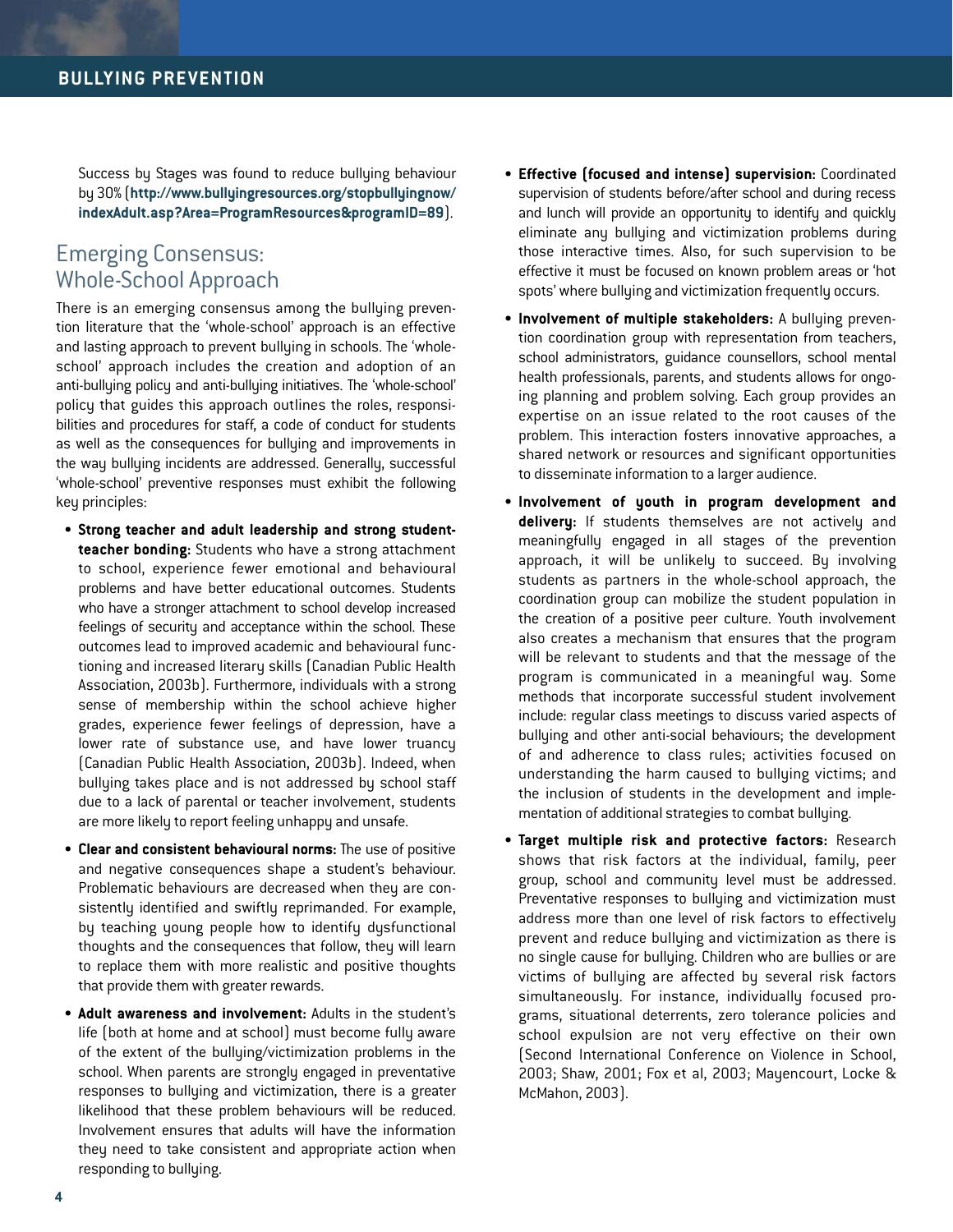

- • **Focus on early, long-term intervention:** Commitment to the initiatives must be beyond a few months or a year (Pepler, Craig, Ziegler & Charach, 1994). Students who bully generally develop their behaviour problems over a long period of time and in many contexts. Therefore, interventions to change these behavioural patterns must be delivered over a long period of time so as to continually emphasize the anti-bullying message (Gottfredson et al., 2002; Sampson, 2002).
- • **Be gender and age specific and focus on social skills:** As children mature, they are exposed to different risk factors and face different scenarios. As such, interventions need to be gender and age specific and include components designed to build social skills such as interpersonal skills, assertiveness, empathy and conflict resolution (Lumsden, 2002).

Overall, support from all levels is needed to help children and youth who bully to understand the implications of their behaviour, the importance of interacting respectfully with others and to find ways of achieving power and status through positive leadership. It is also clear that children who are bullied need protection from bullying and support in developing confidence and positive relationships (Pepler and Craig, 2007).

As a good bullying prevention approach, the whole-school method can be applied in all types of communities including high risk communities<sup>11</sup>. Successful whole school anti-bullying approaches are premised on the notion that bullying behaviour can be identified and redirected into a more prosocial direction through a systematic restructuring of the school's social environment.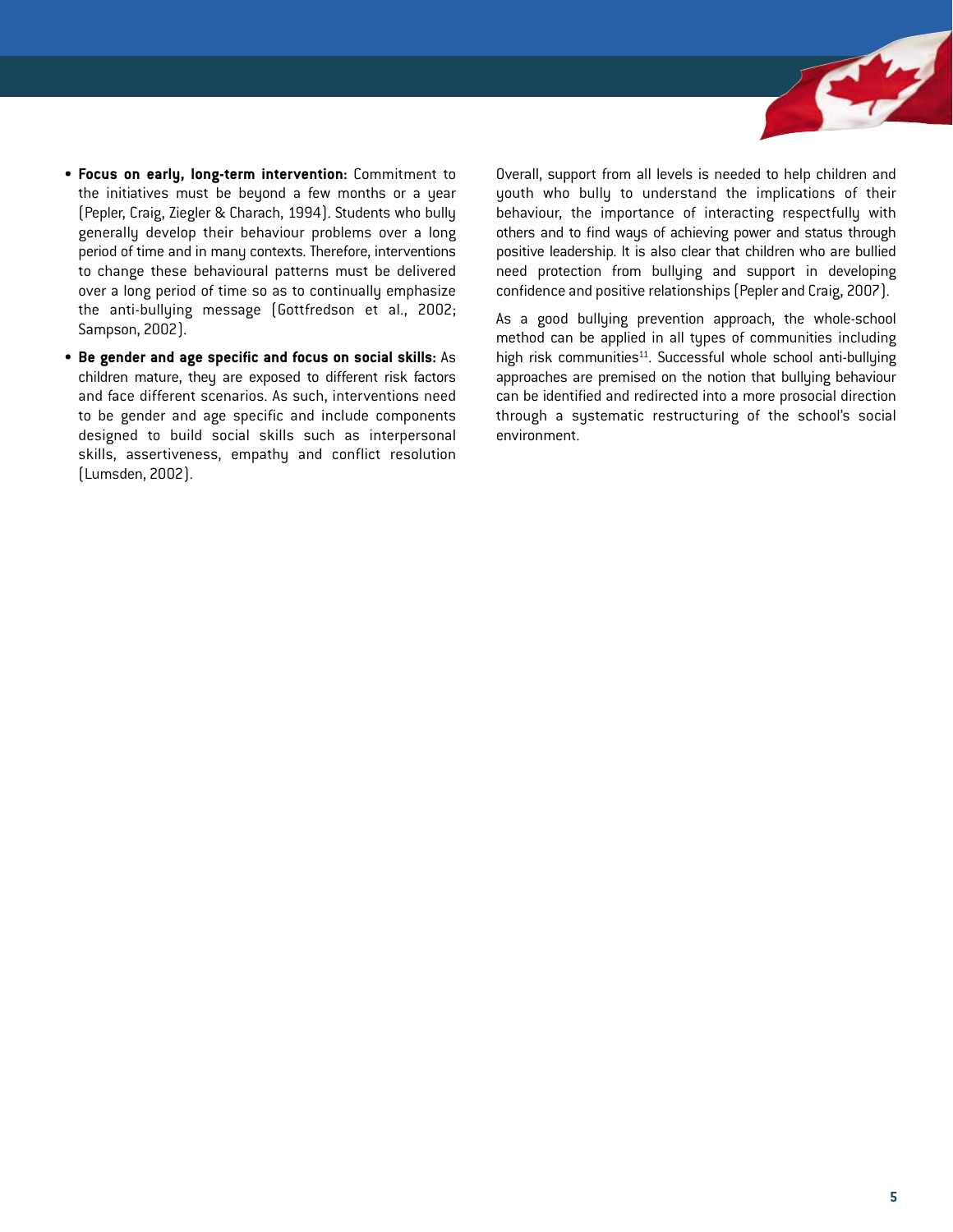### Additional Resources

- • Australian Institute of Criminology. *Bullying and victimization in schools: a restorative justice approach.* **[www.aic.gov.](www.aic.gov.au/publications/tandi/ti219.pdf) [au/publications/tandi/ti219.pdf](www.aic.gov.au/publications/tandi/ti219.pdf)**
- • Bullying.org: **www.bullying.org**
- • Canada Safety Council. *School Bullies*. **[www.safety-council.](http://www.safety-council.org/info/child/bullies.html) [org/info/child/bullies.html](www.safety-council.org/info/child/bullies.html)**.
- Canadian Initiative for the Prevention of Bullying: **www.prevnet.ca**
- • Canadian Public Health Association. *Assessment Toolkit for Bullying, Harassment and Peer Relations at School*. **[http://acsp.cpha.ca/antibullying/english/backinfo/](http://acsp.cpha.ca/antibullying/english/backinfo/Assessment_Toolkit.pdf) [Assessment\\_Toolkit.pdf](http://acsp.cpha.ca/antibullying/english/backinfo/Assessment_Toolkit.pdf)**.
- • Concerned Children's Advertisers: **http://www.cca-kids.ca/**
- • National Clearinghouse on Family Violence: **[http://www.](http://www.phac-aspc.gc.ca/ncfv-cnivf/familyviolence/index.html) [phac-aspc.gc.ca/ncfv-cnivf/familyviolence/index.html](http://www.phac-aspc.gc.ca/ncfv-cnivf/familyviolence/index.html)**.
- Peaceful Schools International: **www.peacefulschoolsinternational.org**
- Public Safety Canada. National Crime Prevention Centre. NCPC Publications: Building the Evidence. **[www.publicsafety.gc.](www.publicsafety.gc.ca/prg/cp/ncpc_pubs-eng.aspx) [ca/prg/cp/ncpc\\_pubs-eng.aspx](www.publicsafety.gc.ca/prg/cp/ncpc_pubs-eng.aspx)**
- • SafeCanada.ca. *Bullying Prevention:* **[www.safecanada.ca/](www.safecanada.ca/link_e.asp?category=28&topic=166) [link\\_e.asp?category=28&topic=166](www.safecanada.ca/link_e.asp?category=28&topic=166)**
- Stop Bullying Now!: **http://stopbullyingnow.hrsa.gov/index.asp**

*For more information please contact the National Crime Prevention Centre (NCPC) at 1-877-302-6272, or visit our website at: www.PublicSafety.gc.ca/NCPC*.

*If you wish to register for the NCPC mailing list to receive information from the Centre please visit the subscription page at:www.PublicSafety.gc.ca/prg/cp/mailinglist/subscribeen.aspx*.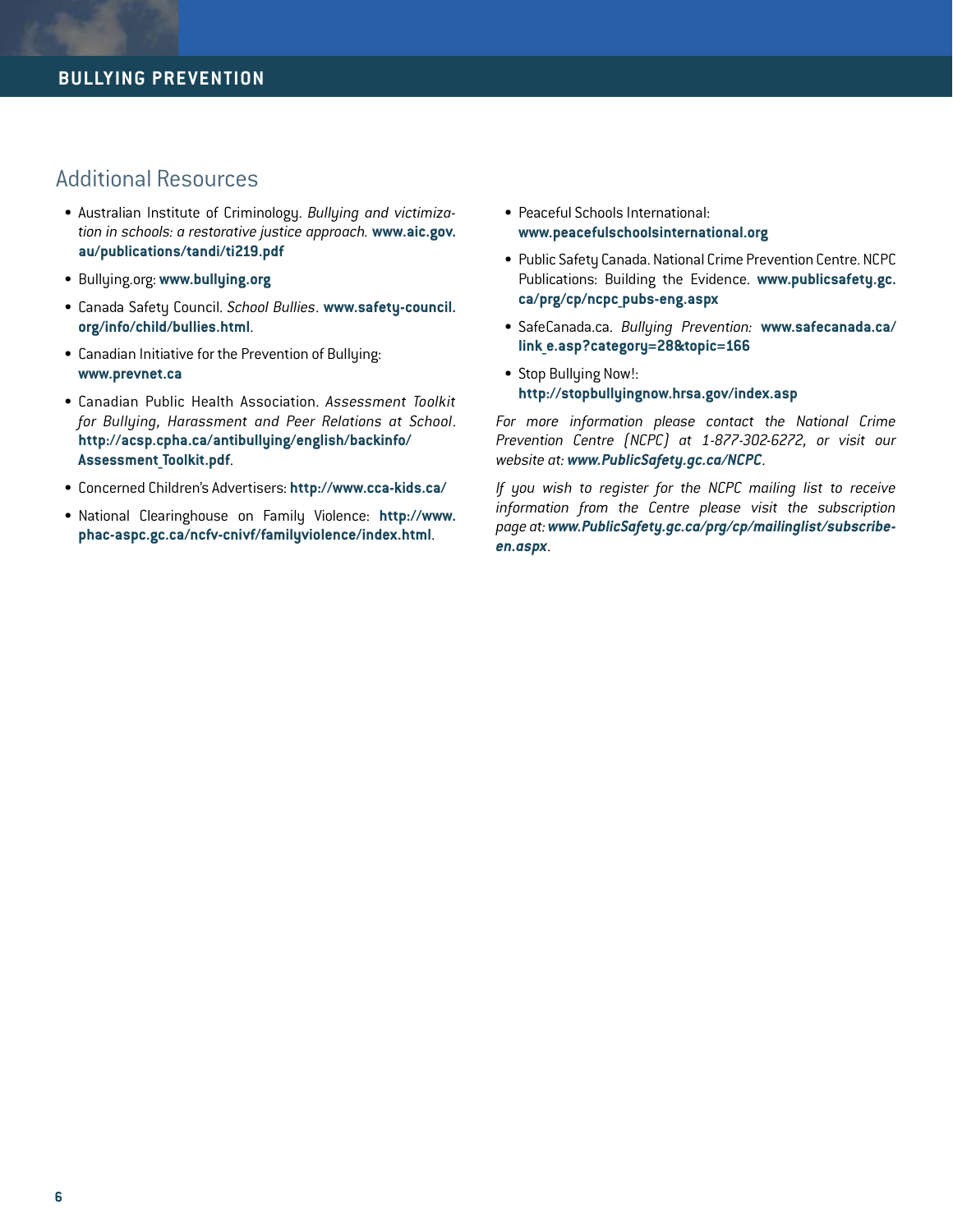### **References**

**Alberta Children's Services. (n.d).** *About Bullying: What is it*. Retrieved November 29, 2007, from http://www.b-free.ca/home.html.

**B.C. Ministry of Education. (n.d).** *Live Violence Free – Students Who Bully*. Retrieved October 2, 2007, from [http://www.bced.gov.bc.ca/live\\_vf/](http://www.bced.gov.bc.ca/live_vf/bulliies.htm) [bulliies.htm](http://www.bced.gov.bc.ca/live_vf/bulliies.htm)

**Canadian Public Health Association.** *Safe School Study*. (2003a). [http://acsp.](http://acsp.cpha.ca/antibullying/english/backinfo/Safe_School_Study_Final.pdf) [cpha.ca/antibullying/english/backinfo/Safe\\_School\\_Study\\_Final.pdf.](http://acsp.cpha.ca/antibullying/english/backinfo/Safe_School_Study_Final.pdf)

**Canadian Public Health Association. (2003b).** *Bullying, School Exclusion, and Literacy*. Retrieved January 4, 2008, from [http://acsp.cpha.ca/antibullying/](http://acsp.cpha.ca/antibullying/english/backinfo/CPHA_Discussion_Paper-PDF.pdf) [english/backinfo/CPHA\\_Discussion\\_Paper-PDF.pdf](http://acsp.cpha.ca/antibullying/english/backinfo/CPHA_Discussion_Paper-PDF.pdf)

**Centre for the Study and Prevention of Violence. (2006).** *Blueprints Model Programs Fact Sheet: Olweus Bullying Prevention Program*. Retrieved November 29, 2007, fro[m http://www.colorado.edu/cspv/publications/factsheets/](http://www.colorado.edu/cspv/publications/factsheets/blueprints/pdf/FS-BPM09.pdf) [blueprints/pdf/FS-BPM09.pdf](http://www.colorado.edu/cspv/publications/factsheets/blueprints/pdf/FS-BPM09.pdf)

**Craig, Wendy M., Debra Pepler & Rona Atlas. (2000).** "Observations of Bullying in the Playground and in the Classroom." *School Psychology International*: vol. 21(1): 22-36.

**Craig, Wendy M., Ray DeV. Peters & Roman Konarski. (1998).** "Bullying and Victimization among Canadian School Children" *The Working Paper Series* for the Applied Research Branch, Human Resources Development Canada (Hull, QC: October, 1998).

**Craig, Wendy M. & J. Yossi. (2004).** "Bullying and fighting: results from World Health Organization Health and Behaviour Survey of School Aged Children". *International Report from World Health Organization*.

**Duncan, R. (1999)**. "Peer and sibling aggression: An investigation of intraand extra-familial bullying". *Journal of Interpersonal Violence*, 14(8): 871-886.

**Fox, J.A., D. Elliot, R.G. Kerlikowske, S. A. Newman & W. Christeson. (2003)**  *Bullying Prevention Is Crime Prevention*. A report by Fight Crime: Invest in Kids. Retrieved from: http://www.fightcrime.org/reports/BullyingReport.pdf

**Gottfredson, D. C., D. B. Wilson & S. Skroban Najaka. (2002).** "School based Crime Prevention". In Sherman, Lawrence W. et al. (Eds.) *Evidence-based crime prevention*. New York: Routledge, pp. 56-164.

Harris, S., G. Petrie & W. Willoughby. [2002]. "Bullying among 9<sup>th</sup> graders: An exploratory study". *NASSP Bulletin*, 86, 1630.

**Hawker, D. S. J. & M.J. Boulton. (2000).** "Twenty years' research on peer victimization and psychological maladjustment: A meta-analysis review of cross-sectional studies". *Journal of Child Psychology and Psychiatry*, 41(4): 441-445.

**Haynie, D. et. al. (2001).** "Bullies, victims and bully/victims: Distinct groups of at-risk youth". *Journal of Early Adolescence*, 21(1): 29-49.

**Kaltiala-Heino, R., M. Rimpela, M. Marttunen, A. Rimpela, & P. Rantanen. (1999).** "Bullying, depression, and suicidal ideation in Finnish adolescent: School survey". *British Medical Journal*, Retrieved from: [http://bmj.com/cgi/](http://bmj.com/cgi/reprint/319/7206/348.pdf) [reprint/319/7206/348.pdf.](http://bmj.com/cgi/reprint/319/7206/348.pdf)

**Lumsden, L. (2002).** Preventing bullying. ERIC Clearinghouse on Educational Management. Online: http://www.ericdigests.org/2003-1/bullying.htm

**Ma, Xin, Len L. Stewin, & Deveda Mah. (2001).** "Bullying in school: nature, effects and remedies". *Research Papers in Education*, 16(3): 247-270.

**Mayencourt, L., Locke, B. & McMahon, W. (2003).** *Facing our Fears - Accepting Responsibility: Report of the Safe Schools Task Force. Bullying, Harassment and Intimidation in BC Schools*. Available at: [http://mla.governmentcaucus.](http://mla.governmentcaucus.bc.ca/media/SSTF%20REPORT%20Final%20-%20June%2011%202003.pdf) [bc.ca/media/SSTF%20REPORT%20Final%20-%20June%2011%202003.pdf](http://mla.governmentcaucus.bc.ca/media/SSTF%20REPORT%20Final%20-%20June%2011%202003.pdf)

**National Crime Prevention Strategy. (2004).** *Risk Factors and Protective Factors Fact Sheet*. Ottawa: National Crime Prevention Centre. Available at: http://ww4.ps-sp.gc.ca/en/library/publications/fact\_sheets/cmp/risk.html.

Kr

**National Crime Prevention Strategy. (2007).** *Together We Light the Way*. Building the Evidence: Evaluation Summaries. Ottawa: National Crime Prevention Centre. Available at: [http://www.publicsafety.gc.ca/prg/cp/bldngevd/](http://www.publicsafety.gc.ca/prg/cp/bldngevd/2007-es-08-eng.aspx) [2007-es-08-eng.aspx.](http://www.publicsafety.gc.ca/prg/cp/bldngevd/2007-es-08-eng.aspx)

**Olweus, D., S. Limber & S.F. Mihalic. (1999).** *Blueprints for Violence Prevention, Book Nine: Bullying Prevention Program*. Boulder, CO: Center for the Study and Prevention of Violence.

**Pepler, D., & Wendy Craig. (2007).** *Binoculars on bullying: a new solution to protect and connect children*. York University and the Hospital for Sick Children and Dr. Wendy Craig, Queen's University. Retrieved at: [http://www.](http://www.voicesforchildren.ca/report-Feb2007-1.htm) [voicesforchildren.ca/report-Feb2007-1.htm.](http://www.voicesforchildren.ca/report-Feb2007-1.htm)

**Pepler, D., P. Smith & K. Rigby. (2004).** Looking back and looking forward: implications for making interventions work effectively. In Peter Smith, Debra Pepler and Ken Rigby (Eds.) *Bullying in Schools: How Successful Can Interventions Be?* United Kingdom: University Press, pp. 307-324.

**Pepler, D.J., W.M. Craig, S. Ziegler & A. Charach. (1994).** "Bullying: A Community Problem". *Canadian Journal of Community Mental Health*, 13, 95-110.

**Prochaska J.O. and W.F. Velicer. (1997).** "The transtheroetical model of health behavior change". *American Journal of Health Promotion*, 12: 38-48.

**Rivers, I. & P. K. Smith. (1994).** "Types of bullying behavior and their correlates". *Aggressive Behavior*, 20: 359-368.

**Sampson, R. (2002).** *Bullying in Schools: Problem-Oriented Guides for Police*. Series No. 12. U.S. Department of Justice, Office of Community Oriented Policing Services. Available at: [http://www.cops.usdoj.gov/files/ric/](http://www.cops.usdoj.gov/files/ric/Publications/e07063414-guide.pdf) [Publications/e07063414-guide.pdf.](http://www.cops.usdoj.gov/files/ric/Publications/e07063414-guide.pdf)

*Second International Conference on Violence in School. Research, Best Practices, and Teacher Training*. Quebec City: Canada. May, 2003.

**Shaw, M. (2001).** *Promoting Safety in Schools: International Experiences and Action*. International Centre for the Prevention of Crime.

**Smith, P. (2000).** *Bullying: Don't Suffer in Silence – an anti-bullying pack for schools*. Department for Education and Skills: United Kingdom.

**Solberg, M. & D. Olweus. (2003).** "Prevalence estimation of school bullying with the Olweus Bully/Victim Questionnaire". *Aggressive Behavior*, 29: 239-268.

**Sourander, A., L. Helstela, H. Helenius & J. Piha. (2000).** "Persistence of bullying from childhood to adolescence – A longitudinal 8 year follow-up study". *Child Abuse and Neglect*, 24(7): 873-881.

**Strategies for Healthy Young Relationships. (2006).** Fourth R: Comprehensive school-based prevention. http://www.thefourthr.ca/.

**Statistics Canada. (2007).** "Youth Self-Reported Delinquency, Toronto, 2006". *Juristat*, (27): 6. Ottawa: Canadian Centre for Justice Statistics, Statistics Canada.

**Totten, M., P. Quigley & M. Morgan. (2004).** *CPHA Safe School Survey for Students in Grades 4-7*. Ottawa: Canadian Public Health Association and Department of Justice Canada[. http://acsp.cpha.ca/antibullying/english/](http://acsp.cpha.ca/antibullying/english/surveys/4-7_survey.html) surveys/4-7 survey.html

**Van der Wal, M. F., C. A. M. de Wit & R. A. Hirasing. (2003).** "Psychosocial Health among Young Victims and Offenders of Direct and Indirect Bullying". *Pediatrics*, 111: 1312-1317.

**Volk, A., W. Craig, W. Boyce & M. King. (2003).** "Adolescent Risk Correlates of Bullying and Different Types of Victimization". Poster presented at the *World Congress on Child and Youth Health*, Vancouver, May 2003.